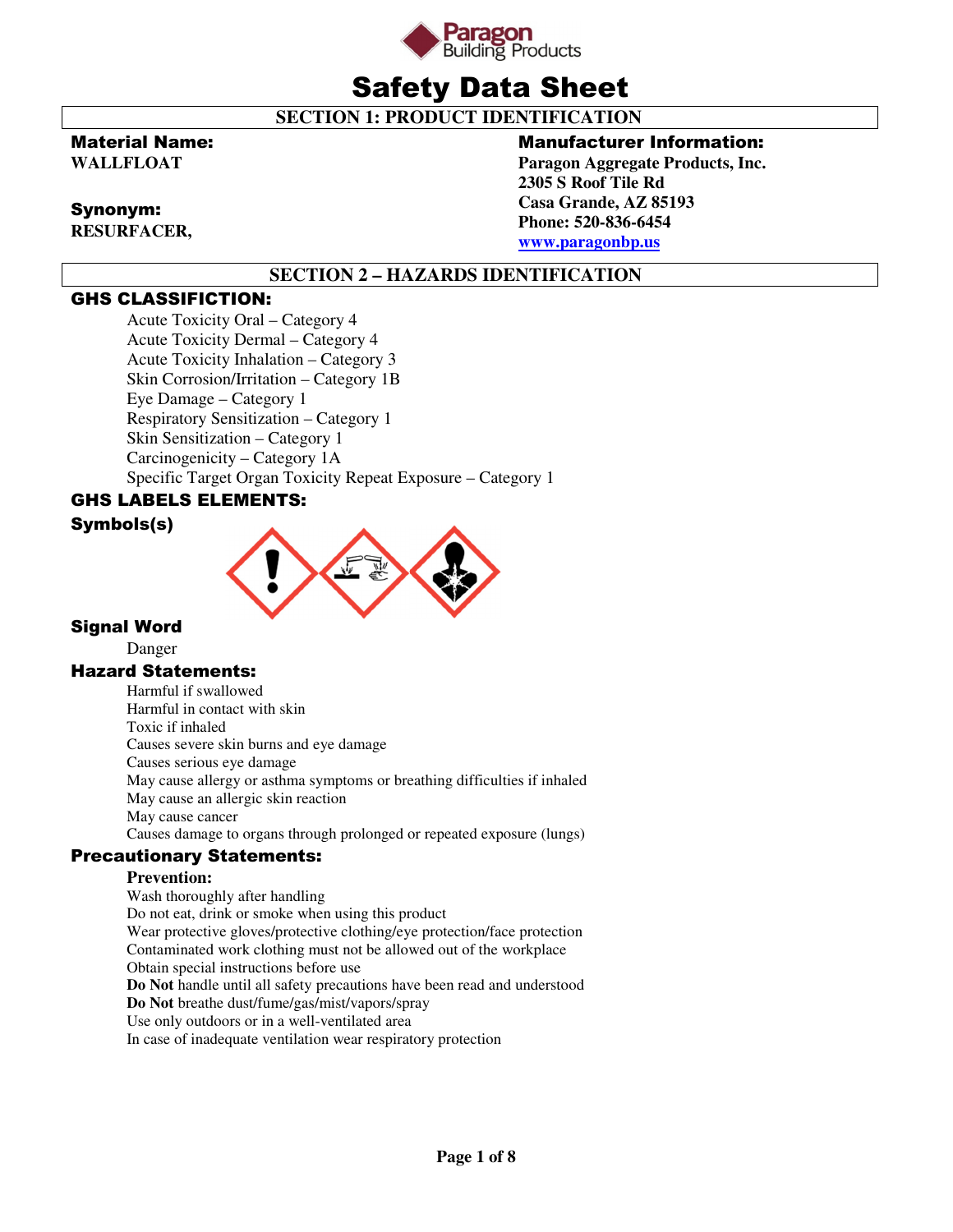

### **SECTION 2 – HAZARDS IDENTIFICATION (CONT.)**

### Precautionary Statements:

### **Response:**

**If swallowed:** Rinse mouth, **DO NOT** induce vomiting. Immediately call a poison center/doctor.

**If on skin (or hair:** Take off immediately all contaminated clothing. Rinse skin with water/shower. Immediately call a poison center or doctor/physician. Wash contaminated clothing before reuse.

**If inhaled:** Remove victim to fresh air and keep at rest in a position comfortable for breathing. If experiencing respiratory symptoms, call a poison center or doctor/physician.

**If in eye:** Rinse cautiously with water for several minutes. Remove contact lenses, if present and easy to do, continue rinsing, immediately call a poison center/doctor.

#### **Storage:**

Store in a well-ventilated place

Store in an appropriate container or containment structure

#### **Disposal:**

Dispose of contents/container in accordance with local/regional/international regulations

### **SECTION 3 – COMPOSITION / INFORMATION ON INGREDIENTS**

#### **Chemical Name and Synonyms:**

| Component                   | CAS #      | Percent Optional |
|-----------------------------|------------|------------------|
| Cement, Portland, Chemicals | 65997-15-1 |                  |
| Limestone                   | 1317.65.3  |                  |

# Component Information/Information on Non-Hazardous Components General Product Information:

**Trace Elements:** Wallfloat is made from materials mined from earth and is processed using energy provided by fuels. Trace amounts of naturally occurring, potentially harmful chemical might be detected during chemicals analysis. For example, Portland cement may contain up to 1.50% insoluble residue, some of which may be free crystalline silica. Other trace constituents may include calcium oxide, free magnesium oxide, potassium and sodium sulfate compounds, and trace metal compounds.

### **SECTION 4 – FIRST AID MEASURES**

### First Aid Eyes:

Immediately flush eye thoroughly with water. Continue flushing eye for a least 15 minutes, including under lids, to remove all particles. Call a physician immediately.

### First Aid Skin:

Wash skin with cool water and pH-neutral soap or mild detergent. Seek medical treatment if irritation or inflammation develops or persist. Seek medical treatment in the event of burns.

### First Aid Inhalation:

Remove person to fresh air. If breathing is difficult, administer oxygen. If not breathing, give artificial respiration. Seek medical help if coughing and other symptoms do subside. Inhalation of large amounts of Wallfloat requires immediate medical attention.

### First Aid Ingestion:

Do not induce vomiting. If conscious, have the victim drink plenty of water and call physician.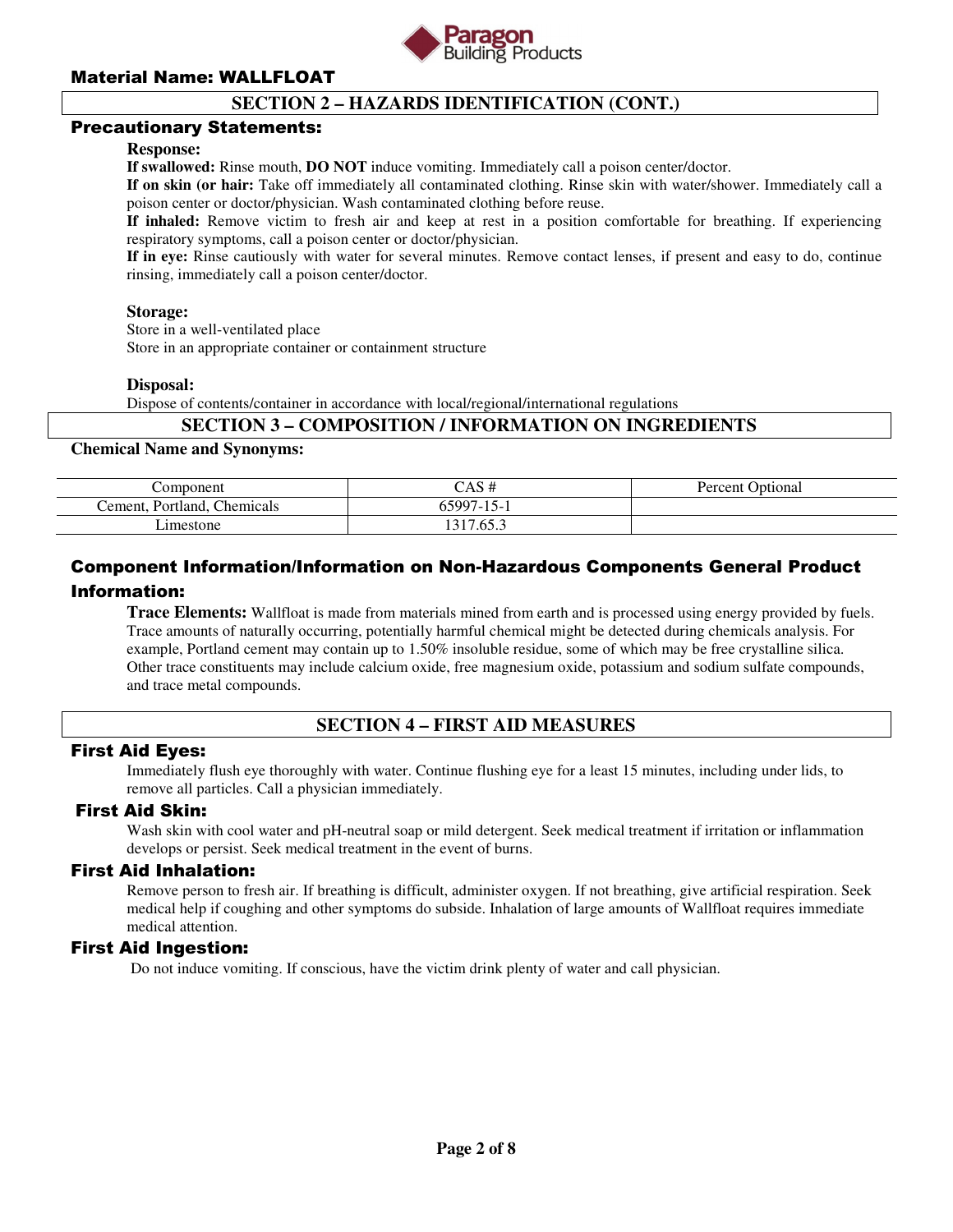

# **SECTION 5 – FIRE FIGHTING MEASURES**

### General Fire Hazards:

See Section 9 for Flammability Properties Non combustible

### Hazardous Combustion Products:

NONE

### Extinguishing Media:

Use appropriate extinguishing media for surrounding fire

### Unsuitable Extinguishing Media:

**NONE** 

### Fire Fighting Equipment/Instructions:

Firefighters should wear full protective gear

### **SECTION 6 – ACCIDENTAL RELEASE MEASURES**

### Recovery and Neutralization:

Stop the flow of material, if this is without risk

### Personal Precautions, Protective Equipment and Emergency Procedures:

Use personal protection recommended in Section 8. Isolate the hazard area and deny entry to unnecessary and unprotected personal.

#### Emergency Measures:

Isolate area, keep unnecessary personal away

### Environmental Precautions:

Do not attempt to wash Wallfloat down sewers or storm drains

#### Methods for Containment and Clean-up:

Collect dry material using a scoop. Avoid actions that cause dust to become airborne. Avoid inhalation of dust and contact with skin. Scrape up wet material and place on an appropriate container. Allow the material to dry before disposal.

### Prevention of Secondary Hazards:

**NONE** 

### **SECTION 7 – HANDLING AND STORAGE**

### Handling Procedures:

Avoid prolonged or repeated breathing of dust. Avoid contact with eyes and skin. Promptly remove dusty clothing or clothing which is wet with cement fluids and launder before reuse. Wash thoroughly after exposure to dust or wet Wallfloat.

### Storage Procedures:

Store product in a cool, dry, ventilated area. Protect against physical damage and moisture. Keep Wallfloat dry until used. Normal temperature and pressures do not affect the material.

#### Incompatibilities:

Wet Wallfloat is alkaline; as such it is incompatible with acids, ammonium salts and metal.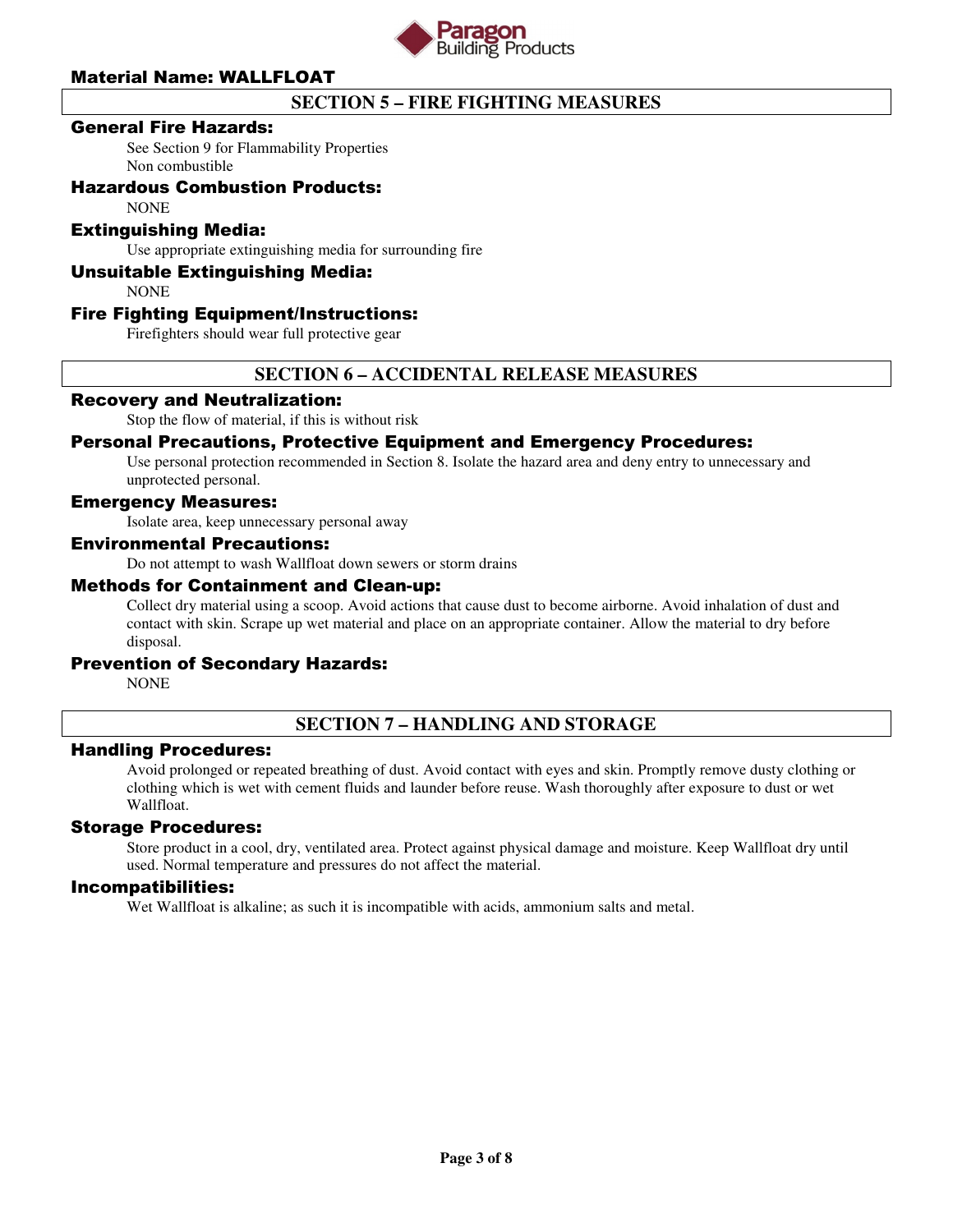

## **SECTION 8 – EXPOSURE CONTROL / PERSONAL PROTECTION**

### Component Exposure Limits:

### **Cement, Portland, chemicals (65997-15-1)**

 ACGIH: 1m/m3 TWA (particulate matter containing no asbestos and<1% crystalline silica, respirable fraction) OSHA: 15 mg/m3 TWA (total dust); 5 mg/m3 TWA (respirable fraction)

NIOSH: 10 mg/m3 TWA (total dust); 5 mg/m3 TWA (respirable dust)

#### **Limestone (1317-65-3)**

 OSHA: 15 mg/m3 TWA (total dust); 5 mg/m3 TWA (respirable fraction) NIOSH: 10 mg/m3 TWA (total dust); 5 mg/m3 TWA (respirable dust)

### **Gypsum (Ca(SO4).2H2O) (13397-24-5)**

 ACGIH: 10 mg/m3 TWA (inhalable fraction, listed under Calcium Sulfate) OSHA: 15 mg/m3 TWA (total dust); 5mg/m3 TWA (respirable fraction) NIOSH: 10 mg/m3 TWA (total dust); 5 mg/m3 TWA (respirable dust)

### **Quartz: (14808-60-7)**

 ACGIH: 0.25 mg/m3 TWA (respirable fraction) NIOSH: 0.05 mg/m3 TWA (respirable dust)

### Engineering Measures:

Periodically wash areas contacted by dry Wallfloat or by wet Wallfloat fluids with a Ph neutral soap. Wash again at the end of work. If irritation occurs immediately wash affected areas and seek treatment. If clothing becomes saturated with wet Wallfloat, it should be removed and replaced with clean clothing.

### Personal Protective Equipment:

### **Respiratory:**

Use local or general ventilation to control exposures below applicable exposure limits, NIOSH or MSHA approved particulate filter respirators should be used in the context of respiratory protection program meeting the requirements of the OSHA respiratory protection standard [29 CFR 1910.134] to control exposures when ventilation or other controls are inadequate or discomfort or irritation is experienced. Respirator and/or filter cartridge selection should be based on American National Standards Institute (ANSI) Standards Z88.2 Practices for Respiratory Protection.

#### **Hands:**

Where prolonged exposure to unhardened Wallfloat products might occur, wear impervious gloves to eliminate skin contact. Do not rely on barrier creams; barrier creams should not be used in place of gloves. Periodically wash areas contacted by wet Wallfloat or its dry ingredients with pH neutral soap and water. Wash again at the end of the work. If irritation occurs, immediately wash the affected area and seek treatment.

#### **Eyes:**

Where potentially subject to splashes or puffs of Wallfloat, wear safety glasses with side shields or goggles. In extremely dusty environments and unpredictable environments wear unvented or indirectly vented goggles to avoid eye irritation or injury. Contact lenses should not be worn when working with Wallfloat or fresh products.

#### **Skin and Body:**

Protection is essential to avoiding potentially severe skin injury. Avoid contact with unhardened Wallfloat. If contact occurs, promptly wash affected area with soap and water. Where prolonged exposure to unhardened Wallfloat products might occur, wear impervious clothing and gloves to eliminate skin contact. Wear sturdy boots that are impervious to water, to eliminate foot and ankle exposure.

## **SECTION 9 – PHYSICAL AND CHEMICAL PROPERTIES**

**Appearance:** Gray Powder **Physical State:** Solid **Vapor Pressure:**<br> **Boiling Point:**<br> **Boiling Point:**<br> **Not Applicable Solubility (H2O):** Slightly Soluble **Evaporation Rate:** Not Applicable **Octanol/H2O Coeff:** Not Applicable **Flash Point Method:** None **Lower Flammability Limit (LFL):** None **Auto Ignition:** Not Applicable

**Not Applicable** 

**Odor:** None **pH** (in water): 12-13 **Vapor Density:** Not applicable **Melting Point:** Not Applicable **Specific Gravity:** 3.15 VOC: Not Determined **Flash Point:** None **Upper Flammability Limit (UFL):** None **Burning Rate:** None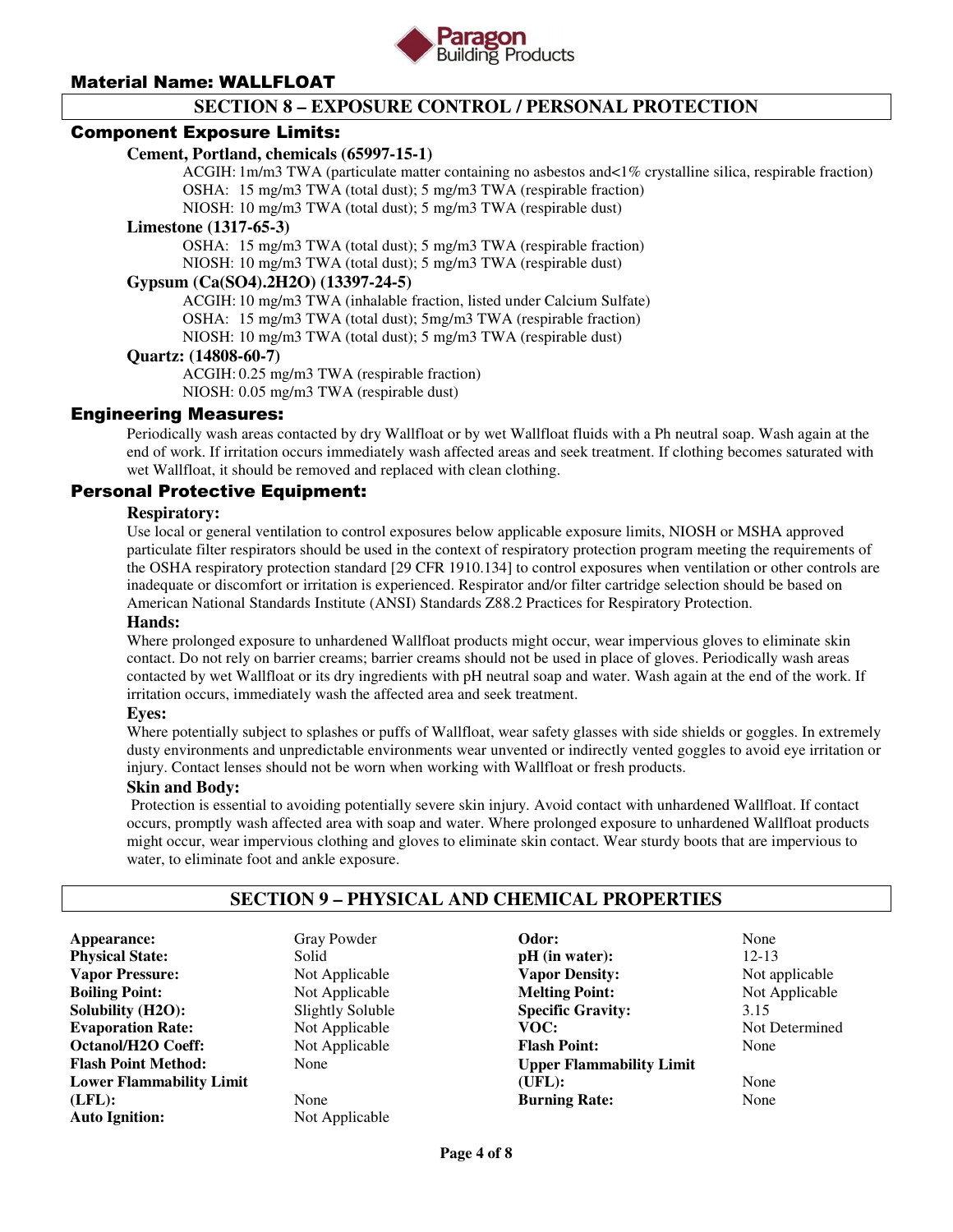

### **SECTION 10 – CHEMICAL STABILITY AND REACTIVITY INFORMATION**

#### **Chemical Stability:**

This is a stable material

### **Hazardous Reaction Potential:**

Will not occur

### **Conditions to Avoid:**

Unintentional contact with water

### **Incompatibility Products:**

Wet Wallfloat is alkaline, As such it is incompatible with acids, ammonium salts and phosphorous **Hazardous decomposition:** Will not spontaneously occur. Adding water produces (caustic) calcium hydroxide

### **SECTION 11– TOXICOLOGICAL INFORMATION**

### Acute Toxicity: **Component Analysis – LD50/LC50**

**Quartz (14808-60-7)** 

Oral LD50 Rat 500 mg/kg

### Potential Health Effects:

### **Skin Corrosion Property/Stimulativeness**

 Discomfort or pain cannot be relied upon to alert a person to a hazardous skin exposure. Consequently, the only effective means of avoiding skin injury or illness involves minimizing skin contact, particularly contact with wet Wallfloat. Exposed persons may not feel discomfort until hours after the exposure has ended and significant injury has occurred. Exposure during the handling or mixing of the dry ingredients in Wallfloat may cause drying of the skin with consequent mild irritation or more significant effects attributable to aggravation of other conditions. Exposure to wet Wallfloat may cause more skin effects including thickening, cracking or fissuring of the skin. Prolonged exposure can cause severe damage in the form of (caustic) chemical burn.

### **Eye Critical Damage/Stimulativeness**

 Exposure to airborne dust during the handling or mixing of the dry ingredients in Wallfloat may cause immediate or delayed irritation or inflammation. Eye contact by splashes of wet Wallfloat may cause effects ranging from moderate eye irritation to chemical burns and blindness. Such exposures require immediate first aid (see Section 4) and medical attention to prevent significant damage to the eye.

### **Ingestion**

 Although inadvertent ingestion of small quantities of wet Wallfloat or its dry ingredients are not known to be harmful, accidental ingestion of larger quantities can be harmful and requires immediate medical attention.

### **Inhalation**

 Exposure to Wallfloat in excess of the applicable TLV or PEL (see section 2) may cause or aggravate other lung conditions. The ingredients in Wallfloat may contain trace amounts of crystalline silica. Exposure to these ingredients in excess of the applicable TLV or PEL (see Section 2) may cause or aggravate other lung conditions. Exposure to Wallfloat may cause irritation to the moist mucous membranes of the nose, throat, and upper respiratory system. It may also leave unpleasant deposits in the nose.

### **Respiratory Organs Sensitization/Skin Sensitization**

 May cause allergy or asthma symptoms or breathing difficulties if inhaled, some individuals may exhibit an allergic response upon exposure to wet Wallfloat. The response may appear in a variety of forms ranging from a mild rash to severe skin ulcers. Persons already sensitized mat react to their first contact with the product. Other persons may first experience this effect after years of contact with Wallfloat products.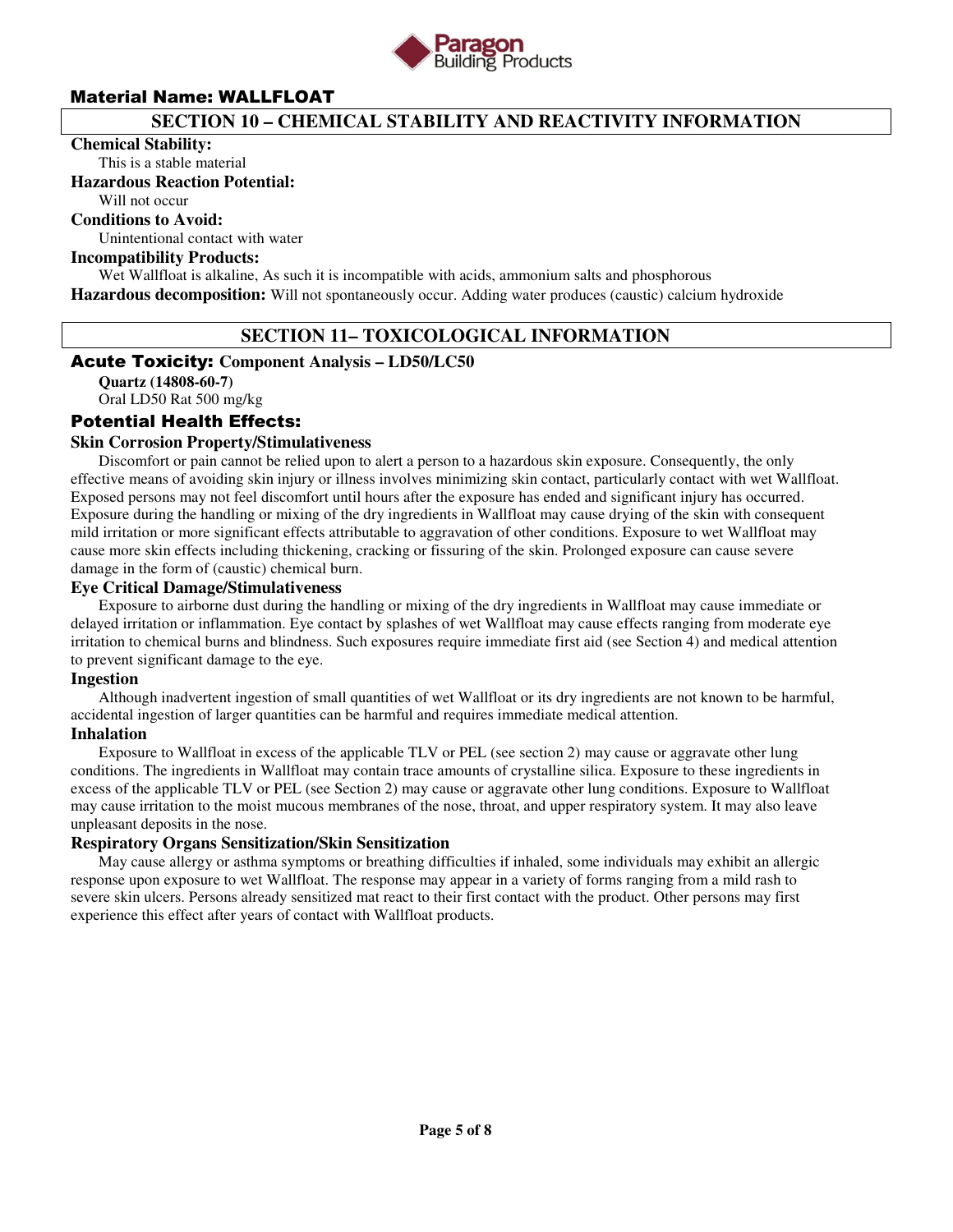

# **SECTION 11– TOXICOLOGICAL INFORMATION CONT.**

### Generative Cell Mutagenicity

This product is not reported to have any mutagenic effects

### **Carcinogenicity**

### **A: General Product Information**

May cause cancer: Prolonged and repeated exposure to airborne free respirable crystalline silica can result in lung disease and/or lung cancer! IARC states that crystalline silica in the form of quartz or cristobalite from occupational sources is carcinogenic to humans (Group 1).

#### **B: Component Carcinogenicity**

| ACGIH:              | A4 – Not Classified as a Human Carcinogen                                               |
|---------------------|-----------------------------------------------------------------------------------------|
| Quartz (14808-60-7) |                                                                                         |
| ACGIH:              | A2 – Suspected Human Carcinogen                                                         |
| NIOSH:              | potential occupational carcinogen                                                       |
| NTP:                | Known Human Carcinogen (respirable size) (Select Carcinogen)                            |
| IARC:               | Monograph 100C [2012] (listed under Crystalline silica inhaled in the form of quartz or |
|                     | cristobalite from occupational sources); Monograph 68 [1997] (Group 1 (carcinogenic to  |
|                     | humans)                                                                                 |
|                     |                                                                                         |

### **Reproductive Toxicity**

This product is not reported to have any reproductive toxicity effects

# Specified Target Organ General Toxicity:

#### **Single Exposure**

This product is not reported to have any single exposure specific target organ toxicity effects

### **Specified Target Organ General**

Causes damage to organs through prolonged or repeated exposure (lungs)

#### **Aspiration Respiratory Organs Hazard**

This product is not reported to have any aspiration hazards

### **SECTION 12 – ECOLOGICAL INFORMATION**

### **Ecotoxicity**

#### **A: General Product Information**

This product is not reported to have any ecotoxicity effects

#### **B: Component Analysis – Ecotoxicity – Aquatic Toxicity**

No ecotoxicity data are available for this product's components

#### **Persistence/Degradability**

No information available for the product

#### **Bioaccumulation**

No information available for the product

### **Mobility in Soil**

No information available for the product

### **SECTION 13 – DISPOSAL CONSIDERATIONS**

### Waste Disposal Instructions

See Section 7 for Handling Procedures. See Section 8 for Personal Protective Equipment recommendations

### Disposal of Contaminated Containers or Packaging

Dispose information available for the product

### **SECTION 14 – TRANSPORTATION INFORMATION**

### DOT Information

#### **Hazardous materials description proper shipping name:**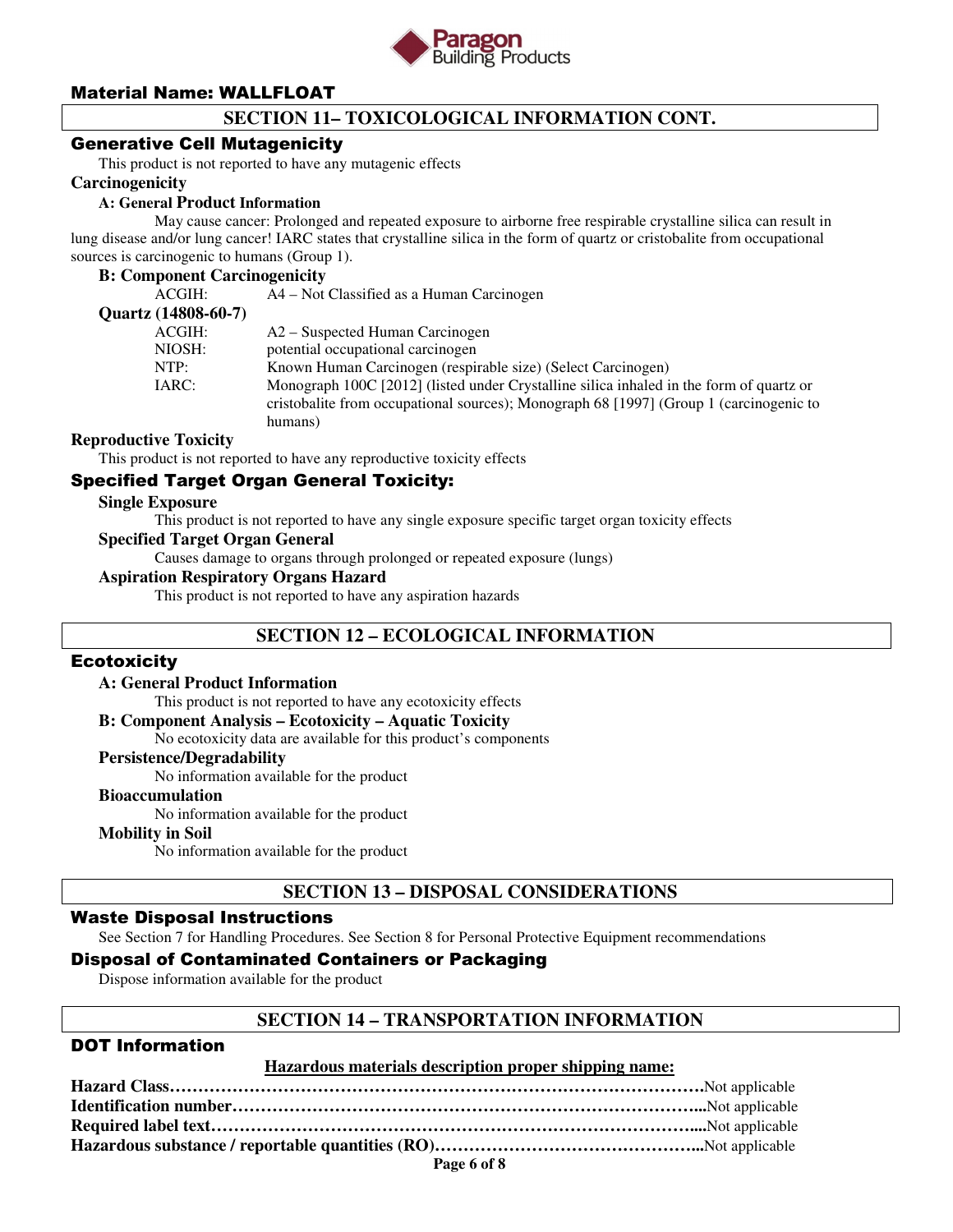

## **SECTION 15 – REGULATORY INFORMATION**

#### Regulatory Information

#### **US Federal Regulations**

### **Component Analysis**

None of this products components are listed under SARA Section 302 (40 CFR 355 Appendix A). SARS Section 313 (40 CFR 372.65), or CERCLA (40 CFR 302.4)

#### **State Regulations**

#### **Component Analysis – State**

The following components appear on one or more of the following state hazardous substances lists;

| <b>Components</b>                                    | CAS                  | ◡◠             | МA  | MN  | NJ  | PА       | <b>RI</b>      |
|------------------------------------------------------|----------------------|----------------|-----|-----|-----|----------|----------------|
| <b>Chemicals</b><br>Portland.<br>$C$ ement. $\prime$ | 65997-1<br>$15 -$    | No             | Yes | Yes | Yes | Yes      | N <sub>o</sub> |
| $\angle$ imestone                                    | $1 - 65 - ?$<br>1317 | N <sub>0</sub> | Yes | Yes | Yes | $v_{es}$ | No             |

The following statement(s) are provided under the California Safe Drinking Water and Toxic Enforcement Act of 1986 (Proposition 65):

WARNING! This product contains chemicals known to the state of California to cause cancer, birth defects, or other reproductive harm.

### **Component Analysis – WHMIS IDL**

 No components are listed in the WHMIS IDL **Additional Regulatory Information** 

### **Component Analysis – Inventory**

| Component                              | CAS#             | <b>TSCA</b> | CAN         | <b>EEC</b>    |
|----------------------------------------|------------------|-------------|-------------|---------------|
| Chemicals<br>Portland.<br>$L$ ement. P | $65997 - 15 - 1$ | Yes         | DSL         | <b>EINECS</b> |
| Limestone                              | 1317-65-3        | Yes         | <b>NDSL</b> | <b>EINECS</b> |